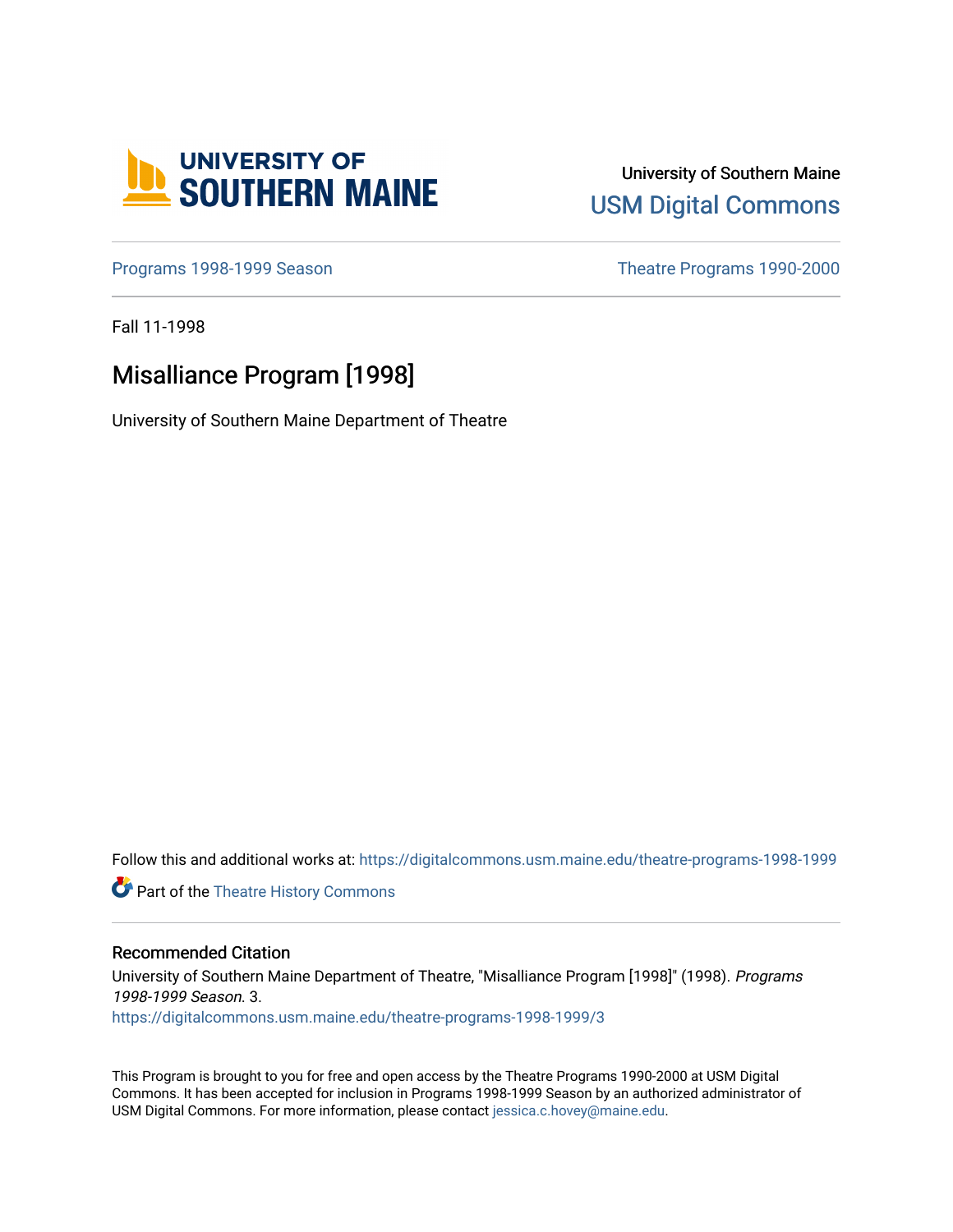## **OUniversity of Southern Maine**

*Department of Theatre presents* 



# **Misalliance**

by George Bernard Shaw

November 6, 7, 8, 11-15, 1998 Main Stage, Russell Hall USM Gorham campus

sponsored in part by

# **Pier 1 imports**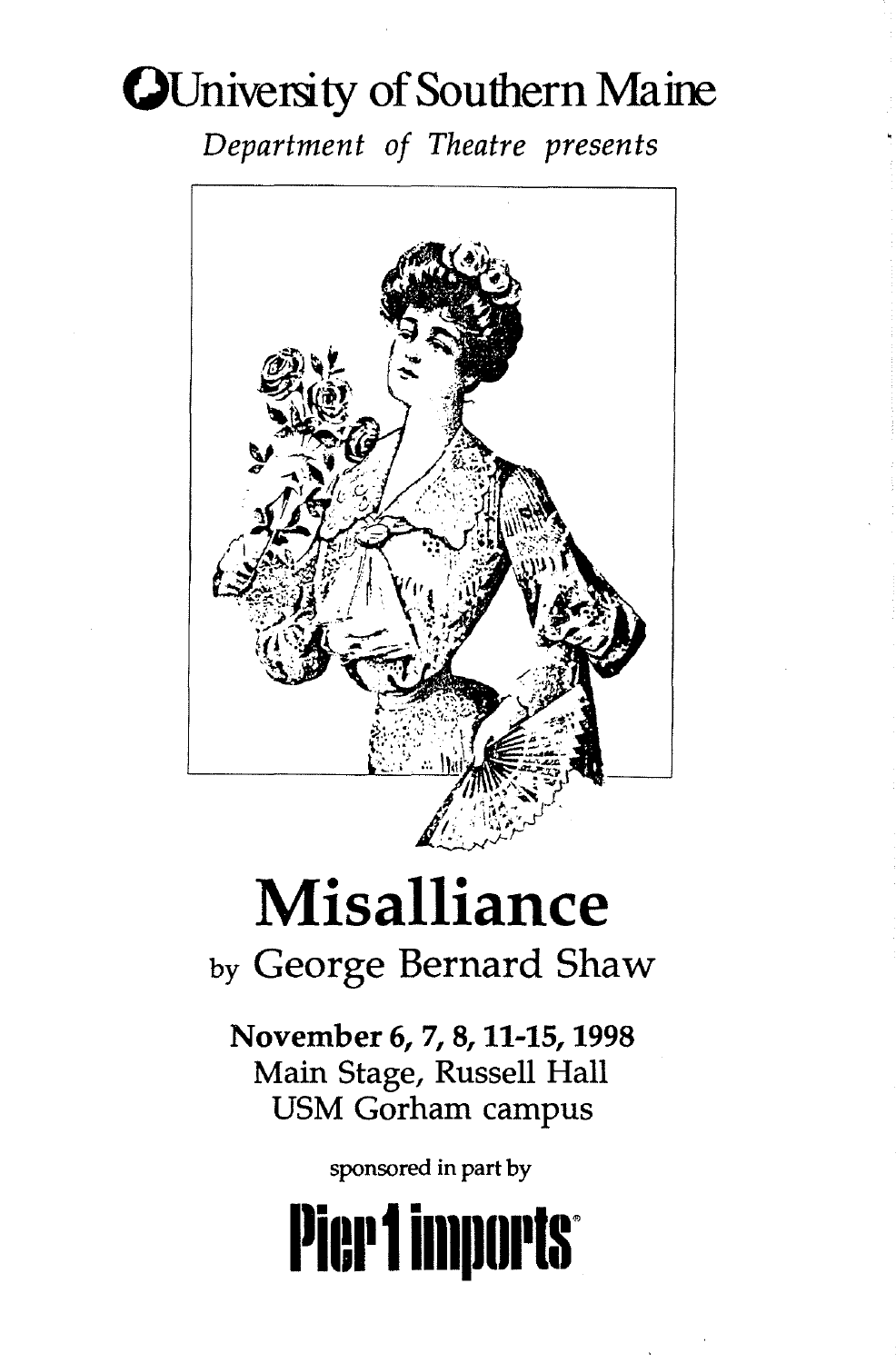Artistic Staff

Assistant Costume Design Alexandra Munier

#### Production Staff

| <b>Stage Manager</b>                | Piper Major                                          |
|-------------------------------------|------------------------------------------------------|
| <b>Assistant Stage Managers</b>     | Courtney Elliot, Jerome Wills                        |
| <b>Technical Director</b>           | Thomas C. Vail                                       |
| <b>Master Carpenter</b>             | <b>Scott Essency</b>                                 |
| Carpenters                          | Monique Downs, Scott Essency, Amanda                 |
|                                     | Poirier, Stagecraft Lab, Production Management Class |
| Costume Shop Supervisor             | Jennifer Tingle                                      |
| <b>Drapers</b>                      | Annette L. Bourque, M.J. Emerson,                    |
|                                     | Alexandra Munier, Brigitte Paulus,                   |
| <b>Stitchers</b>                    | Josie Adam, Alison Guinn, Michael Henderson,         |
|                                     | Tessa Anne Kingsley, Aaron Lewis, Jep Lombard        |
| <b>Assistant Master Electrician</b> | Jason Bannister                                      |
| Electricians                        | Chris Foss, Stagecraft Lab                           |
| Properties Supervisor               | M.J. Emerson                                         |
| Properties Construction             | Tracy Jenkins, Richelle Marsh,                       |
|                                     | Carolyn Padula                                       |

#### Production Crew

Deck Crew Wardrobe Supervisor **Dressers** Light Board Operator Sound Board Operator

Korey Stevens Frank Taliento Jillian Caton, Conrad Maurais Nathan Raleigh Brian Birkinbine

#### Administrative Staff

Arts Promotions Director Arts Events Director Administrative Assistant Box Office Manager House Manager Graphic Design

Mary Snell Emmanuelle Chaulet Lillian Campbell Emily Binnion, Wendy E. Getchell Leslie Janel Guerin Leigh Raposo

## **Misalliance**

by George Bernard Shaw

Director Scenic Design Costume Design Lighting Design Sound Design Minor Rootes Charles S. Kading Susan E. Picinich Thomas C. Vail Amanda Poirier

Cast

Johnny Tarleton Bentley Summerhays Hypatia Tarleton Mrs. Tarleton Lord Summerhays John Tarleton Joey Percival Lina Szczepanowska Gunner

Matthew Largey Michael Toth Liberty Freeman Tavia Brasier Mark Menezes John Hildreth Jon Taylor Annette L. Bourque Jason Waron

#### A manor house in Surrey, England, a mid-summer day.

*There will be a fifteen minute intermission. Please, no photos are allowed during the performance. Also please turn off beepers and phones as a courtesy to the actors and other audience members.* 

This show is sponsored in part by



Produced by special arrangement with Samuel French, Inc. Special Thanks: Barrows Greenhouses, Jerome Wills.

 $\chi$  .  $\chi$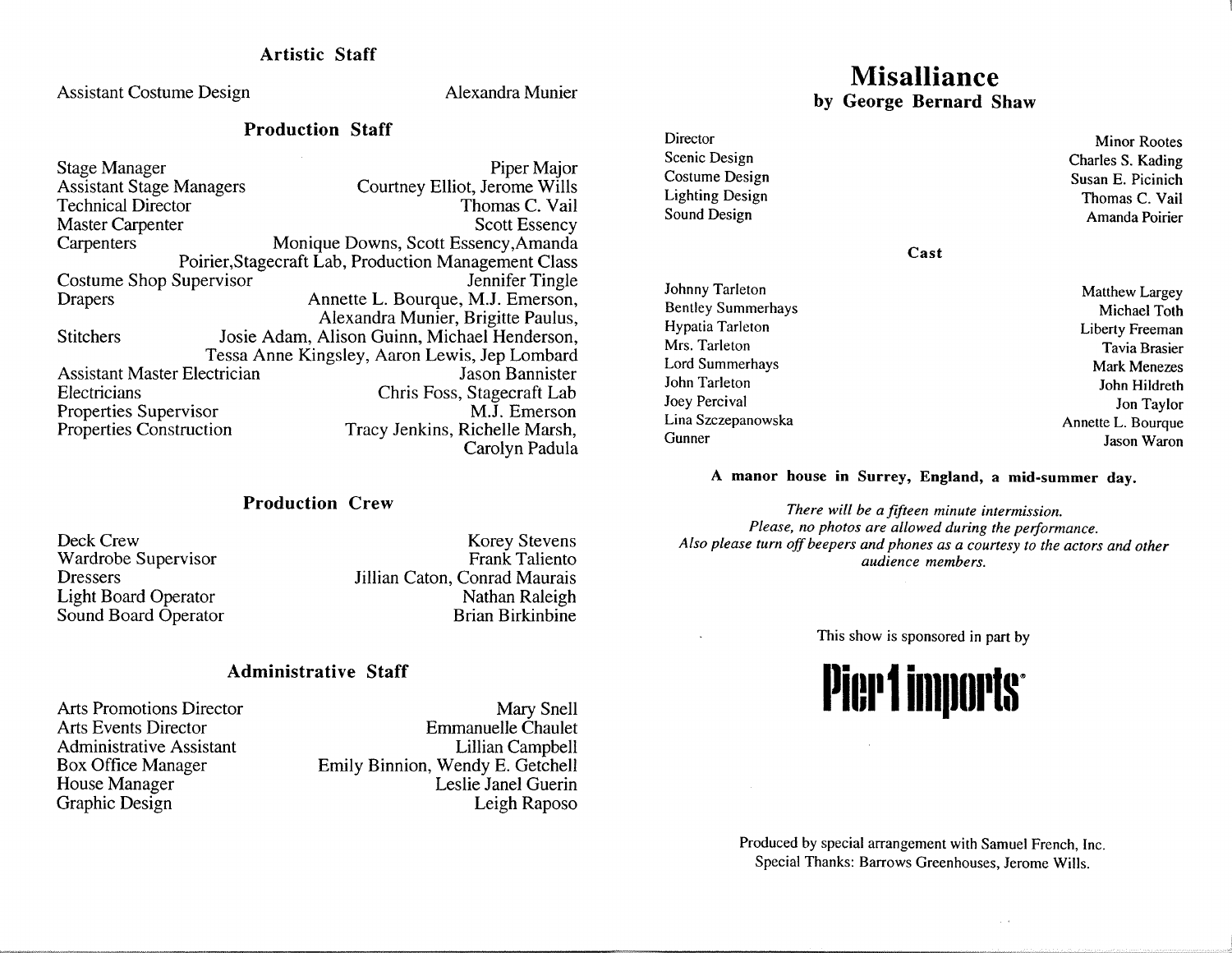#### Cast Biographies

#### Matthew William Ryan Largey - Johnny Tarleton

Matthew, from Kennebunk, Maine, is a freshman theatre major here at USM. He is thoroughly excited to be performing in his first show here. His theatre experience includes roles in *My Fair Lady, Once Upon a Mattress, Fools,* and *You Can't Take it With You.* He has also done various crew work at the Seaglass Performing Arts and the Biddeford City Theatre. He is a recipient of the Robert C. Currier Memorial Theatre Scholarship.

#### Michael Thomas Toth - Bentley Summerhays

Michael, a freshman at USM, says he was "thrilled to see his name on the *Misalliance* cast list." He hails from Gorham, NH where he played Romeo in *Romeo* & *Juliet,* Henry Higgins in *My Fair Lady* and Will Parker in *Oklahoma!.*  He has also appeared in *Much Ado About Nothing, Pirates of Penzance*, and *Phantom of the Soap Opera.* 

#### Liberty Freeman - Hypatia Tarleton

Hailing from Kingfield, Maine, Liberty is a senior theatre major. Previously at USM she has performed in *Miss Nowhere Diner* and in *The Danube* as Eve. At the University of Maine at Farmington, Liberty played major roles in *Independence, Bus Stop,* and Goldini's *The Fan.* She was an Irene Ryan Nominee in 1996, 1997 and 1998. She also received a Best Actress award from SPA, in 1998.

#### Tavia Brasier - Mrs. Tarleton

Tavia is a senior at the university and is majoring in theatre. Tavia lives in Yarmouth, Maine. She has performed in professional and community plays as well as dinner theatre performances. Some of her favorite previous roles include Justice Wargrave in *Ten Little India11s,* Lucille in *The Cemetery Club,* and Miss Alice in *Tiny Alice.* This is her first role at USM.

#### Mark Menezes - Lord Summerhays

Mark is a senior psychology major from Westbrook, Maine, minoring in theatre and education. His previous theatre experience includes community theatre at Lyric Theatre and Portland Players. This is his first role at USM, and he is finding it a great experience.

#### John Hildreth - John Tarleton

John Hildreth is a junior vocal performance major from Norfolk, Virginia. He has been involved with several musical performances with the USM music department such as *Cosi Fan Tutte, The lmpressario* and *El Capitan.* Other experience includes *Cool Cats, Nice Shoes, The Light Princess* at the Children's Theatre of Maine, *Mr. Scrooge* at Portland Players, and *Evita* at Maine State Music Theatre. He also played the part of Monostatus in *The Magic Flute* at USM.

#### Jonathan C. Taylor - Joey Percival

Jonathan has been in love with the stage since the fourth grade when he played in *Oliver.* Jonathan is from Winslow, Maine and is yet undecided about his major. In high school, he performed in *The Imaginary Invalid, Oliver, Guys and Dolls,* and *The King and I,* and received a senior class acting award.

#### Annette L. Bourque - Lina Szczepanowska

Annette is a student here at USM majoring in theatre. This is her first performance at USM, but she is no stranger to the theatre. Annette has been involved with various aspects of theatre for many years. As an actress her favorite roles include Grushinskaya in *Grand Hotel*, and Gloria Thorpe in *Damn Yankees*, both performed at the Community Little Theatre in Auburn. Off stage, Annette has choreographed many productions including her favorite, the award winning production of *Lewiston - A New Home.* Other credits include costumer, hair & makeup chair, lights, sound, and photographer. She will be seen for the first time on a professional stage in the production of Christopher Schario's adaptation of *A Christmas Carol* at the Public Theatre in Lewiston this December.

#### Jason Waron - Gunner

Jason, a senior at USM, is a theatre major from Beverly, Massachusetts. Jason has performed in *As You Like It, Redemption, The Danube, The Poor of Portland, As ls, Brady, Family Values,* and *Peace Accord.* He received the SPA Best Actor award in 1998, the Grannia Theatre Scholarship, and was an Irene Ryan nominee for Brady in *Family Values.* 

#### Artistic Staff Biographies

#### Charles S. Kading - Scenic Design

Charles has taught design and stage craft at USM for 19 years. His professional credits include *Good Night Desdemona (Good Morning Juliet), Criminal Hearts,* and *Keely and Du* for Mad Horse Theatre; *Showboat, Chamberlain, and Cabaret* for Maine State Music Theatre; *Big River* and *Cabaret* for Philadelphia's Walnut Street Theater; and *Noises Off* and *Blithe Spirit* at the Alabama Shakespeare Festival. He also worked extensively at The Alley Theater in Houston where his credits include the US premiere of Alan Ayckbourne's *Henceforward.* In addition, Charles has designed scenery for the Seattle Repertory Theatre, Intiman Theatre, Cabaret Repertory Theatre and Portland Stage. He is currently chair of the Theatre Department.

#### Susan E. Picinich - Costume Design

Susan joined the USM Department of Theatre faculty in 1987 and has since designed costumes for 46 University productions. She has an MFA degree from the University of Michigan and previously taught at SUNY Albany and Western Illinois University. She is a member of the ensemble at Mad Horse Theatre and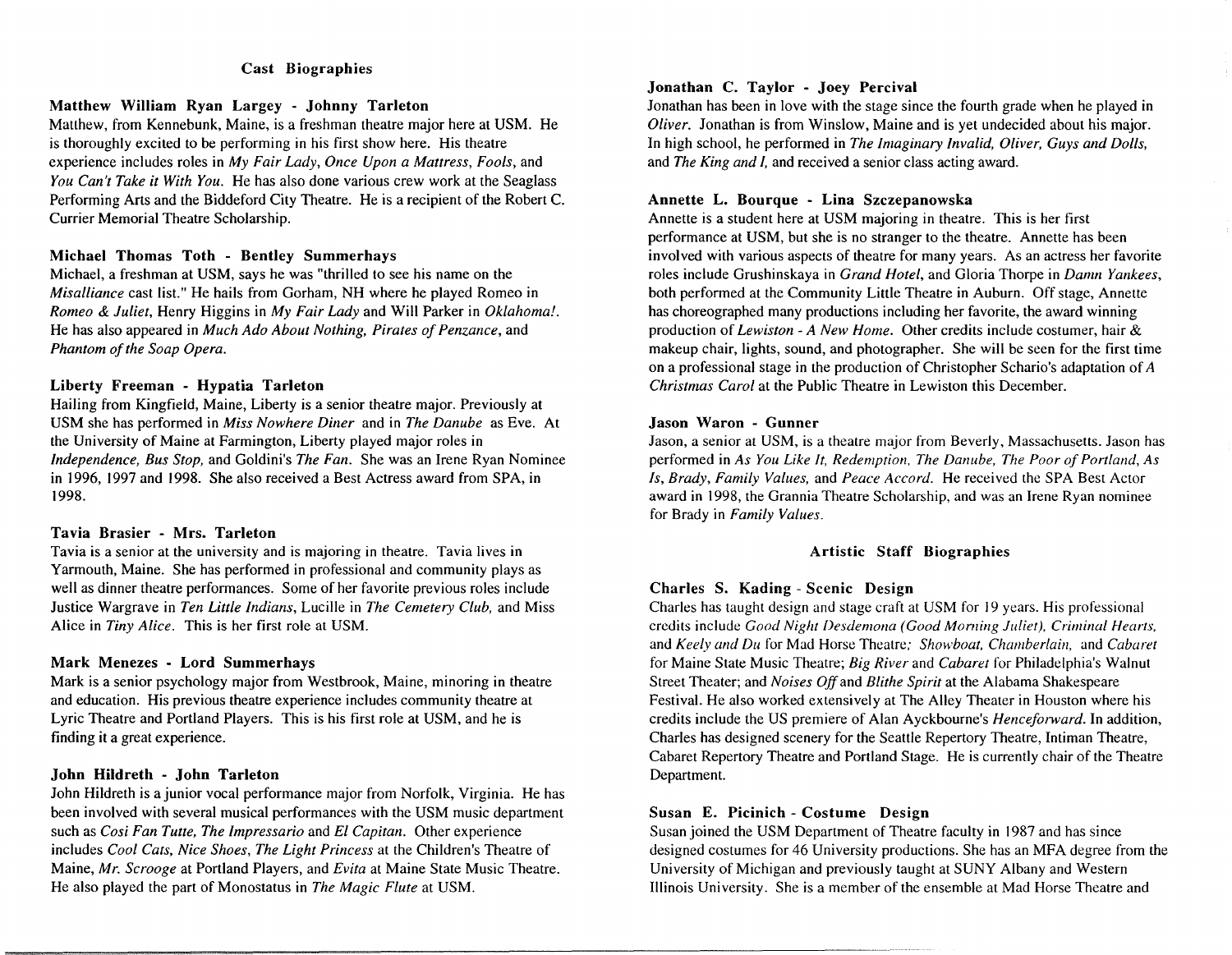most recently designed their production of *Hamlet.* Other credits include seven seasons at Maine State Music Theatre: this year's premiere of Maury Yeston's new musical *In the Beginning* as well as *Man of la Mancha* and *Show Boat,* and *Sweeney Todd* and *Tommy* in 1997. Susan costumed *Crazy For You* at the Walnut Street Theatre in Philadelphia last season. Upcoming projects are *Biloxi Blues* and *Fallen Angels* at the Public Theatre in Lewiston and *The Three Sisters*  at Mad Horse Theatre.

#### Thomas C. Vail - Lighting Design, Technical Director

Tom was the Technical Director at USM for 4 years during the early 80's and designed sets for the Russell Square Players summer repertory theater. He has designed lights for Bill Chinook and Jonathan Edwards, and has worked professionally with the following local companies: Portland Stage Co. (master carpenter), The Children's Theatre of Maine (actor, set designer), Mad Horse Theatre Co. (tech director, set designer and actor), and the Stagehand's Union. He also co-created the Oak Street Theater (now Theatre) in Portland in 1992 and the Sebago Lake Schoolhouse Arts Center. Other credits include his children: John, David, Christa, and Jared. Tom currently resides in Windham with his wife, Mari, and their above-mentioned children.

#### Jennifer C. Tingle- Costume Shop Supervisor

Jennifer is the new Costume Shop Supervisor for the USM Department of Theatre. For the past two years she managed the costume shop for the Bowdoin College Department of Theatre and Dance. Jennifer has designed costumes for *!2th Night*  and *A Winter Cabaret* at the Theatre Project, *Desdemona* at Oak Street Theatre, *Alice Through the looking Glass* at Portland Players, and *The Man Who Came to Dinner* and *Ourselves Alone* for Boston University Theatre. She has worked in costume shops at Arena Stage, The Long Wharf Theatre, The Huntington Theatre, The American Repertory Theatre, Shakespeare & Co., the Colorado Shakespeare Festival, Sonnenberg Studios and the Santa Fe Opera.

#### Piper Major - Stage Manager

Piper is a senior at the university, majoring in theatre. Piper is originally from Cody, Wyoming, but attended high school in Kennebunk. Previously at USM Major has played Phoebe in *As You like It* and was nominated for best supporting actress for her performance. She has worked on sound, costume, deck crew, properties constructions, and as assistant stage manager in *Miss Nowhere Diner, Boys Next Door, Steel Magnolias, Nunsense, Broadway Babies,* and *Chicago.* 

### **Experience Live Theatre at USM**

**Dirt** 

by Thomas Spurr Directed by William Steele and Thomas Power Oak Street Theatre, Portland December 4, 5, 9, 10 and 11 at 7:30 pm Sunday, December 6 at 5: 00 pm

#### **Dance USM! annual dance concert**

Directed by Lew-Anne Leen Main Stage, Russell Hall USM Gorham February 4, 5, 6 at 7:30 pm

#### **West Side Story**

Directed by Wil Kilroy Musical Director: Beth Barefoot Jones Choreographer: Nancy Salmon Main Stage, Russell Hall USM Gorham March 12, 13, 17-20 at 7:30 pm Sunday, March 14 at 5:00 pm

#### **Sinners, Saints, & Fools**

Directed by Assunta Kent Main Stage, Russell Hall USM Gorham April 16, 17, 21-24 at 7:30 pm Sundays, April 18, 25 at 5:00 pm